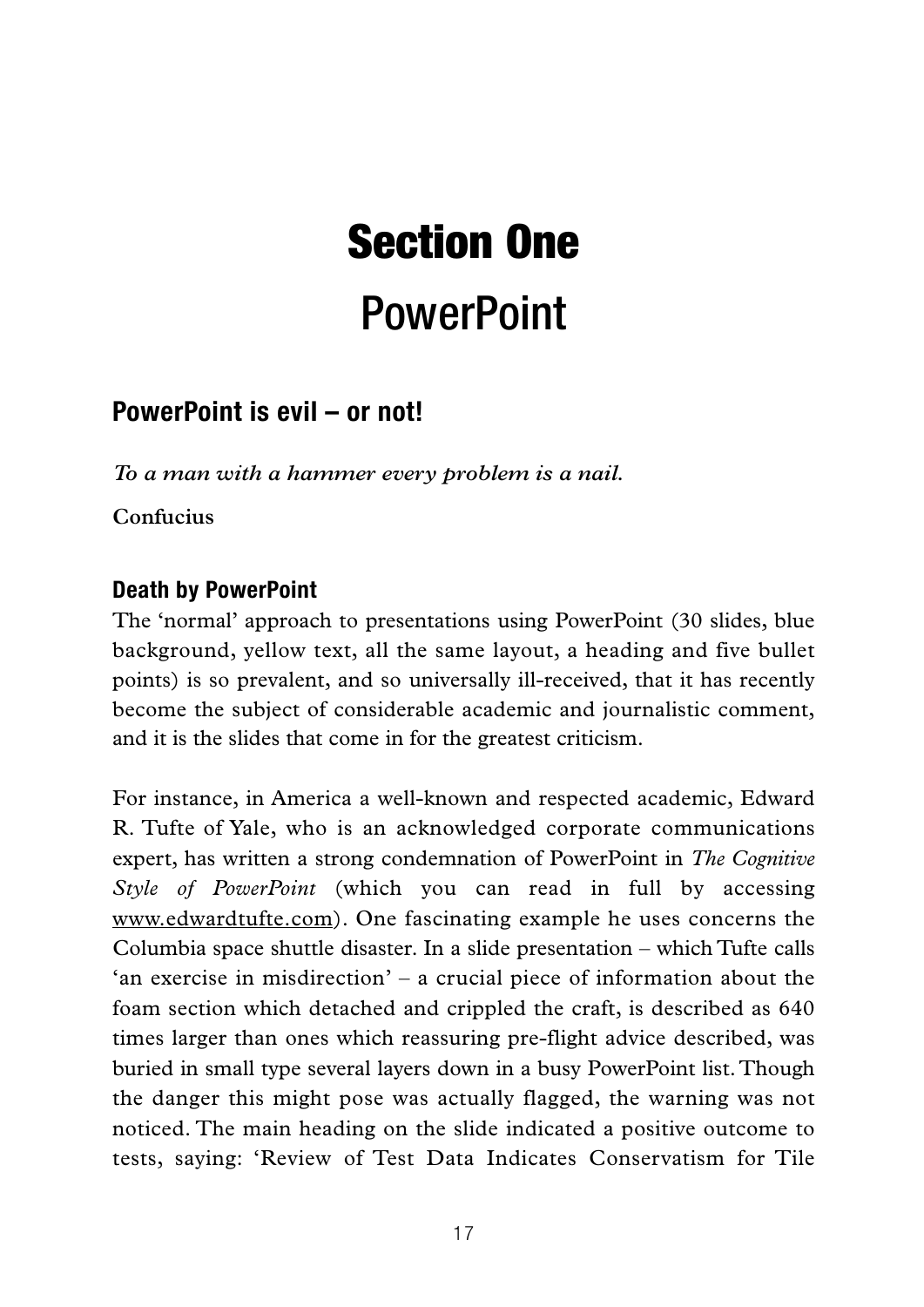Penetration'. One might criticise the language too, but the point remains – the key information was passed over unnoticed, seemingly mainly because of the way it was presented.

Other authors have taken issue too; another example is in the book *The Presentation Sensation* by Martin Conradi and Richard Hall.

Additionally, to reinforce any lingering feelings you may have that traditional PowerPoint style and practice are fine, try looking at www.norvig.com/Gettysburg where Peter Norvig has posted a wonderful spoof of Abraham Lincoln's Gettysburg address:

*'Four score and seven years ago our fathers brought forth on this continent a new nation, conceived in liberty and dedicated to the proposition that all men are created equal.'*

Such stirring language and thoughts are reduced to banality by a visual presentation that is not visual, and which uses bullet points such as 'Met on battlefield (great)'. As an example of how to reduce a powerful and memorable message to insignificance; this is a classic.

In Britain, a feature by John Naughton in a serious newspaper, *The Guardian*, addressed the same issue, quoted Tufte's American article and added its own despairing spin: 'Power corrupts. PowerPoint obfuscates. Next time you have to give a presentation, leave it at home'. A similar article appeared in the *Financial Times* in January 2005.

The reason why such comment is made is obvious: the prevailing style of PowerPoint driven presentations, while they are something audiences expect and so often tolerate, do not really satisfy audiences as they should. A good, stylish presenter, with presence and panache, may be able to make up for this, but only in part. The criticism comes because this kind of PowerPoint use is worldwide and large numbers of people notice that it fails to do a complete job, though that might be better worded by saying that presenters allow it to do a poor job.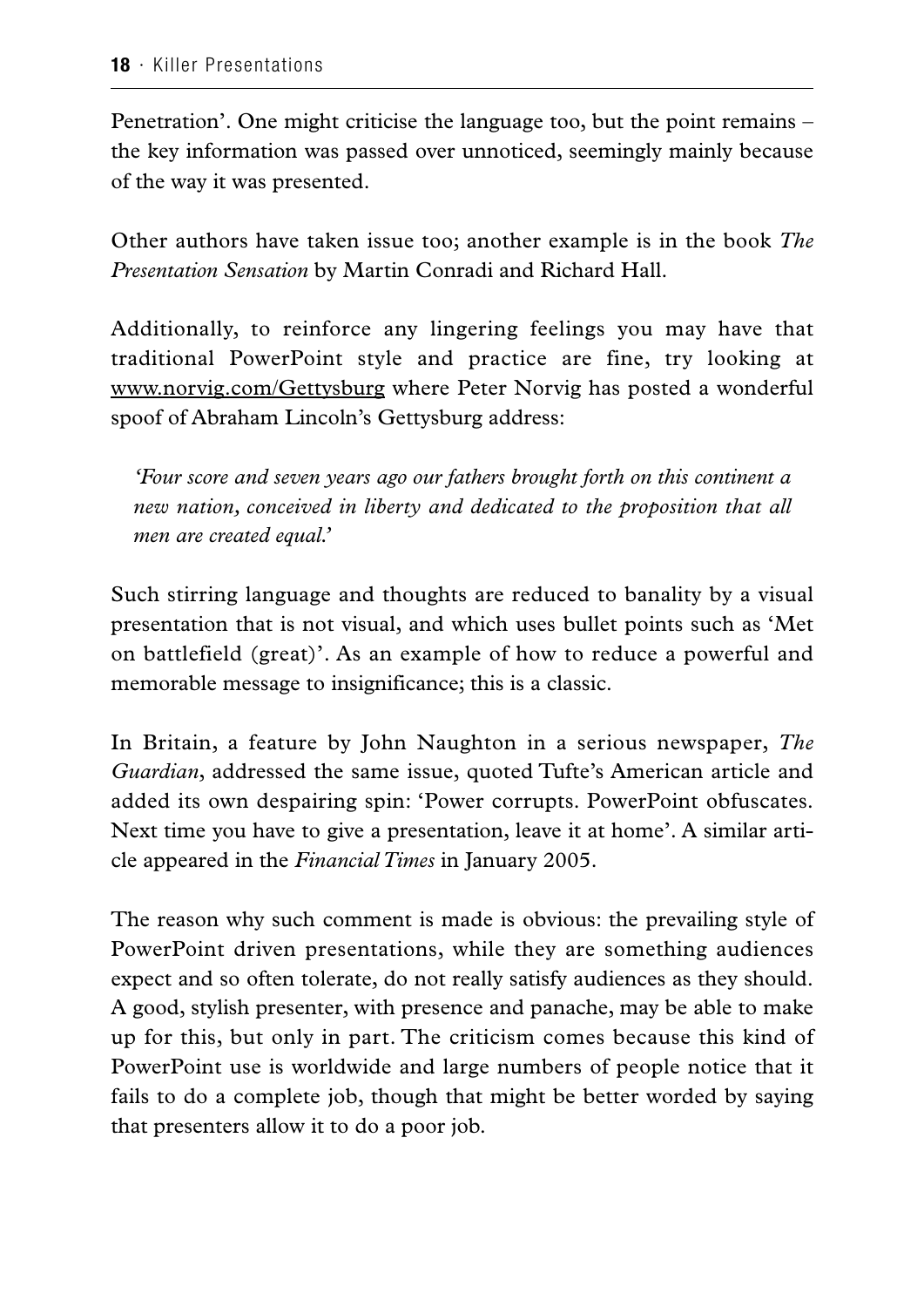# **The solution**

So are these pundits right? Is PowerPoint intrinsically evil? Not so. Edward Tufte *et al* certainly have a sound argument based on what the vast majority of the world's 450 million PowerPoint users (yes, there really are that many) are doing with it. But this is the issue; it is *how it is used* that causes the problem and the audience abuse. The PowerPoint system itself is not to blame.Transform its use and you transform its effect.

Consider a 13th century Samurai sword, crafted by someone who dedicated their life to perfection, creating a blade so sharp it can cut falling silk, so strong it can slice through trees. In the hands of the Samurai the sword represents justice, protection and a way of life based on simplicity and harmony. To many people it is a thing of beauty.Yet not so long ago in the UK such a sword was used to kill innocent passers-by, by a man clearly unhinged. Does that make the sword evil? Does it diminish its beauty or its usefulness? Clearly it does not. PowerPoint is the same: just because many of its 450 million users use it badly, that does not make it a bad piece of software. It simply exposes some inadequate communication skills.

The solution is apparent: we need not change the tool\*, merely change the way we use it. A change in thinking is required: that paradigm shift we have referred to. The way many people need to think about PowerPoint must change. If we reassess the manner in which we use it, and perhaps accept that it has its uses and its limitations and that it is not the perfect medium for all forms of communication, it will work better for us.

# **How well do you really know PowerPoint?**

What are the two most useful features within PowerPoint?

At seminars when I ask this there is no single most common answer. People mention all sorts of things: being able to change the order of slides, being able to use a variety of typefaces, etc. Those most in for ridicule will say 'the ability to add clip art' as if this is somehow the panacea to all presentation ills! What is very rarely mentioned is either of our top two.

<sup>\*</sup> Although there is one feature of PowerPoint that to my mind ought to be removed and that is the presentation wizard – less hocus-pocus and more mumbo jumbo to my mind.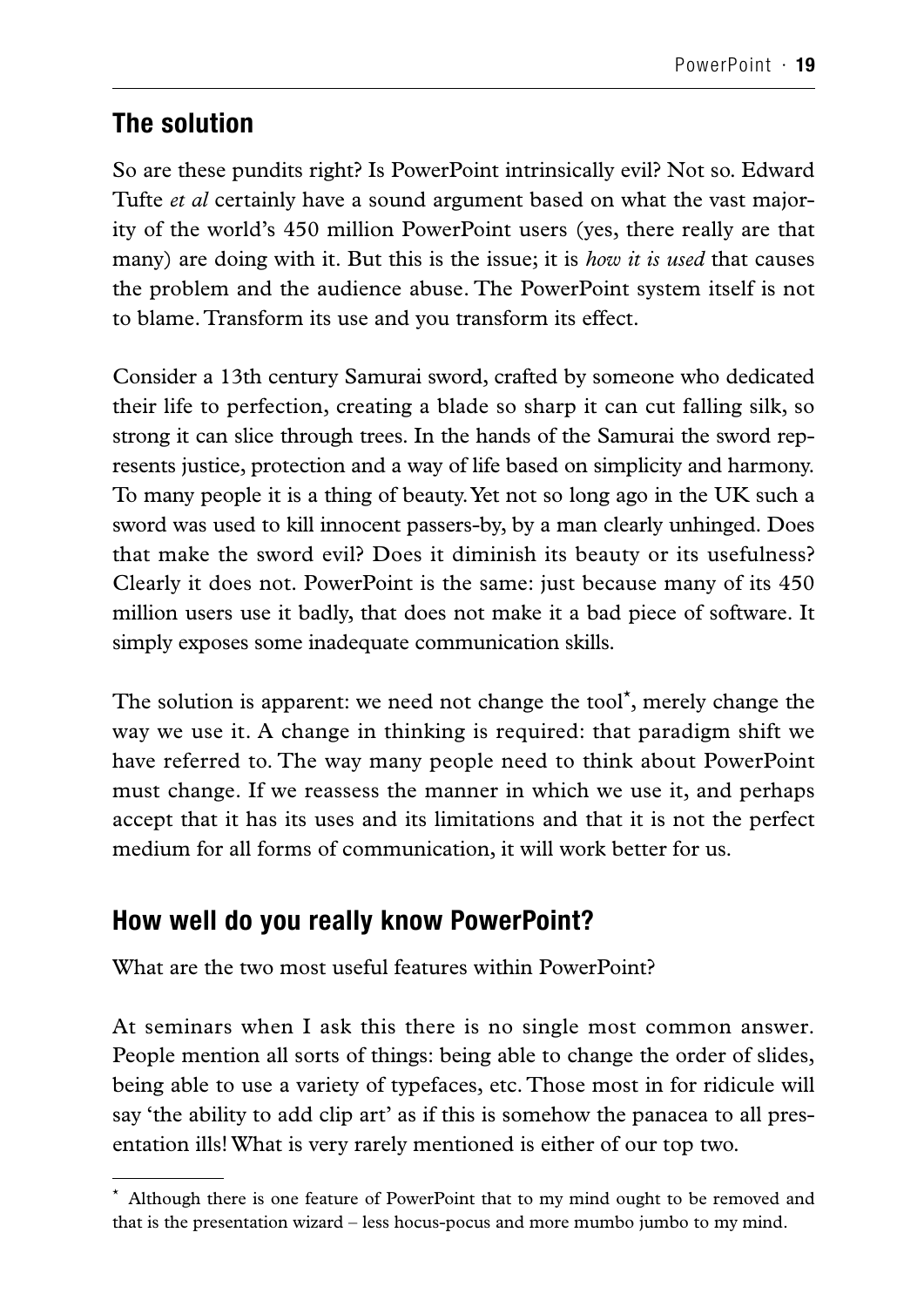## **The use of the 'B' key**

What happens in show mode (i.e. during a presentation) when the presenter presses the 'B' key? Do you know? I ask this during seminars that I have now given to probably 10,000 people. Only a handful have known, and yet I think it is probably the most important feature of PowerPoint.Why?

Because a presentation is delivered by a living, breathing person, the contribution they make to the totality of a presentation is crucial. Sometimes the full attention of the group must be on them, on what they are saying and how they are saying it. Steps need to be taken to make this so. Press the 'B' key and the screen goes blank, so that attention necessarily must then focus on the presenter. Too often, audiences are left staring at an image on a screen that is, for the moment, irrelevant to what is being said. The facility to blank out the screen is invaluable. Press the 'B' key again and the blanked image lights up again. So simple, yet relatively few people seem to know or use it.You might also like to try the 'W' key which turns the screen white.

## **The ability to locate a particular slide**

I am essentially a salesperson (coin-operated!) and have spent many years 'carrying a bag' as they say in the US; here is a scenario that has happened to me countless times. I am in the middle of a pitch to the Marketing Director when the CEO walks in and says 'So what is this all about?' CEOs have, in my experience, many common attributes, the most significant being their attention span (shorter than a gnat's) and their ability to influence a sale by giving their approval. If you have ever been a salesperson then you have been in this situation: you have two minutes to convince the CEO, two minutes that will probably decide the sale.

So, somewhere in your presentation you have a killer slide (see later); the slide that summarises the value proposition; the one slide you need to show the CEO, after which they will be interested, or not! How do you get there?

If you think that the process is 'Esc', followed by *Slide Sorter*, scroll down, double click the slide and then press *Slide Show*; then you don't really understand PowerPoint.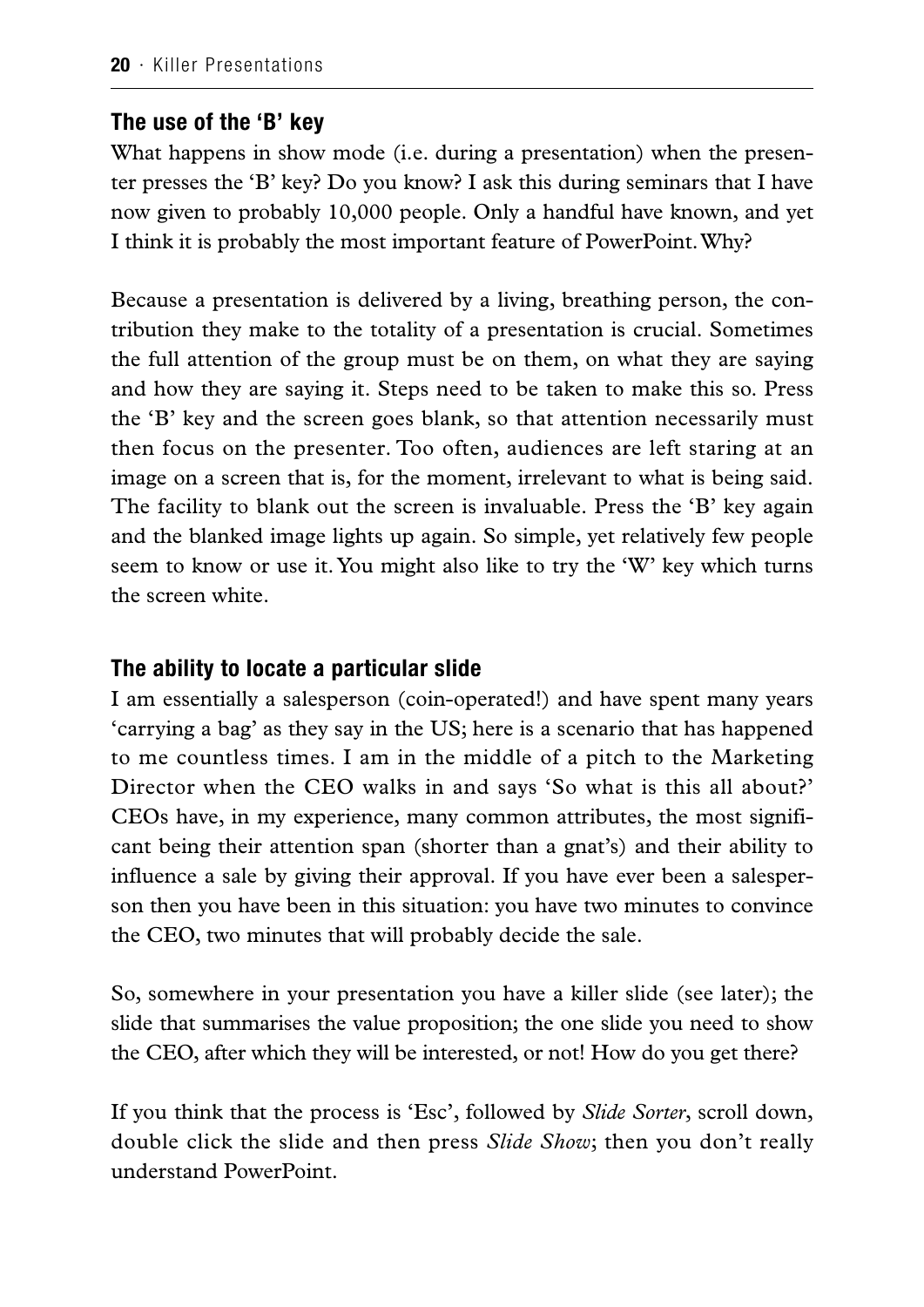You need to be familiar with your slides, but if you want to jump to, say, Slide 24, perhaps to answer a question, hit the numbers '2' and '4' and then the 'Return' key, and up comes Slide 24. Again this is an invaluable, and often little used, feature. Also try the 'Home' key for going to the first slide or the 'End' for the last slide (try pressing F1 whilst in show mode and PowerPoint will bring up a list of in-show commands).

| <b>Slide Show Help</b>                                              |                                   |
|---------------------------------------------------------------------|-----------------------------------|
| During the slide show:                                              | OK                                |
| 'N', left click, space, right or down<br>arrow, enter, or page down | Advance to the next slide         |
| 'P', backspace, left or up arrow, or<br>page up                     | Return to the previous slide      |
| Number followed by Enter                                            | Go to that slide                  |
| "B" or "."                                                          | Blacks/Unblacks the screen        |
| 'W' or '.'                                                          | Whites/Unwhites the screen        |
| 'A' or '='                                                          | Show/Hide the arrow pointer       |
| $S'$ or $'+'$                                                       | Stop/Restart automatic show       |
| Esc, Ctrl+Break, or '-'                                             | End slide show                    |
| Έ'                                                                  | Erase drawing on screen           |
| Ή                                                                   | Go to hidden slide                |
| <b>'T'</b>                                                          | Rehearse - Use new time           |
| 'O'                                                                 | Rehearse - Use original time      |
| 'Mʻ                                                                 | Rehearse - Advance on mouse click |
| Hold both buttons down for 2 secs.                                  | Return to first slide             |
| Ctrl+P                                                              | Change pointer to pen             |
| Ctrl+A                                                              | Change pointer to arrow           |
| $C$ <sub>r</sub> $+E$                                               | Change pointer to eraser          |
| Ctrl+H                                                              | Hide pointer and button           |
| Ctrl+U                                                              | Automatically show/hide arrow     |
| Right mouse click                                                   | Popup menu/Previous slide         |
| $Ctrl + S$                                                          | All Slides dialog                 |
| Ctrl+T                                                              | View task bar                     |
| Ctrl+M                                                              | Show/Hide ink markup              |

PowerPoint is surely something that must be regarded as an essential working tool. As such, we must be familiar with it. This is especially so for sales people and their sales pitches. Most sales people are drivers (that is a comment about owning cars not a personality type, although…!). There will be few, if any, buttons on the dashboard of their cars for which they do not know the function. Maybe PowerPoint should be regarded in the same way.

Having described PowerPoint as a tool, perhaps the following analogy brings the point to life. Consider PowerPoint as comparable to a pencil. Most people can write and draw using a pencil (though if asked to draw a cat, some may put down something more like a stick insect having a bad hair day). But only after some consideration and practice, and perhaps training, can they execute something more artistic. Many can 'write with it' as it were, but it contains the potential to be used as an artist would use it.You just have to know how to do so.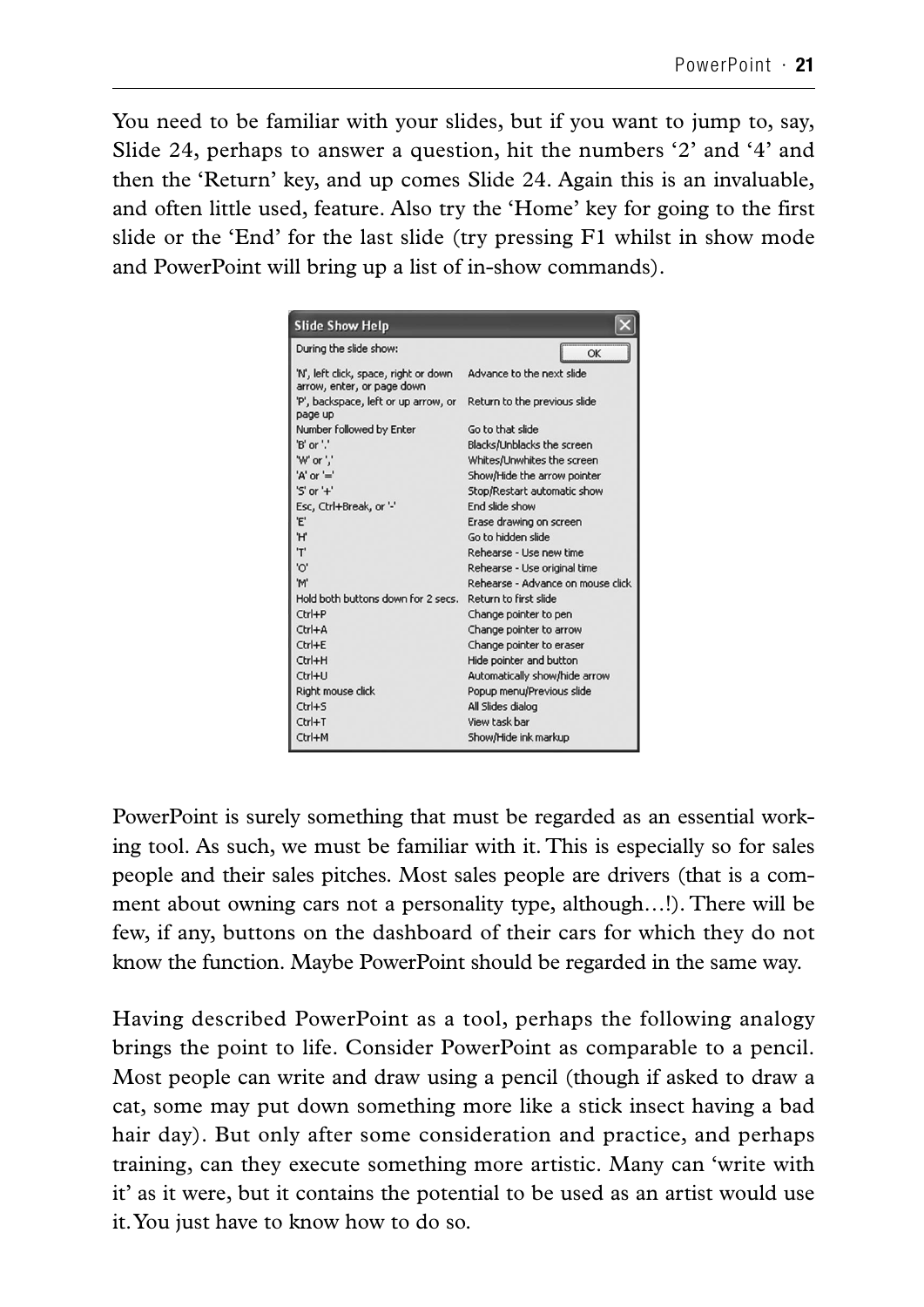PowerPoint is surely the same. Indeed when we interview for graphics staff for our team, part of the process involves giving them a piece of paper and a pencil and asking them to sketch 'customer service'. Those that can produce something good enough to hang on the boardroom wall stay for the rest of the interview – those that don't, do not.

The full extent of the possibilities PowerPoint harbours is considerable. One of the limitations of presenting these ideas in book form is that it is difficult to do justice to the visual nature of some of what we are trying to describe. However, it would be unrealistic to expect you to have read to this point without having at least flipped through the colour plates, which form part of the book – so you will have an idea of how slides can look. In order to provide the opportunity for a more extensive demonstration, we have an extensive web site on which examples of what is being described here can be viewed. At various points in the book a link will be flagged and you have the opportunity to see things illustrated in more detail, if you wish, as you read.

## **Tried and tested**

Before getting into more detail about what we believe PowerPoint can do when used in the right way, let us be clear that no simple cosmetic change is being advocated here.The reasons for any change must be tangible. And here they are certainly that. Judged in a harsh light of measurable results, and focusing on sales presentations and pitches where such measurability is in no doubt, the approach we advocate and employ works.

Simplistically, one might look at the success rate for sales pitches as being linked to the number of potential suppliers competing: if three companies pitch then a simple rule of thumb suggests that, given that they put over their case in broadly comparable ways, there is a one in three chance of success, of getting the business. An organisation operating professionally and feeling they have an edge, might judge their success against a betterment of these basic odds. Perhaps on such a basis anything over a 30% success rate might be judged acceptable.

Since 1997 we have been involved in creating over 3,000 PowerPoint presentations for clients. The vast majority of these were sales presentations. These typically fall into two different categories that we call *Generic* and *Specific*.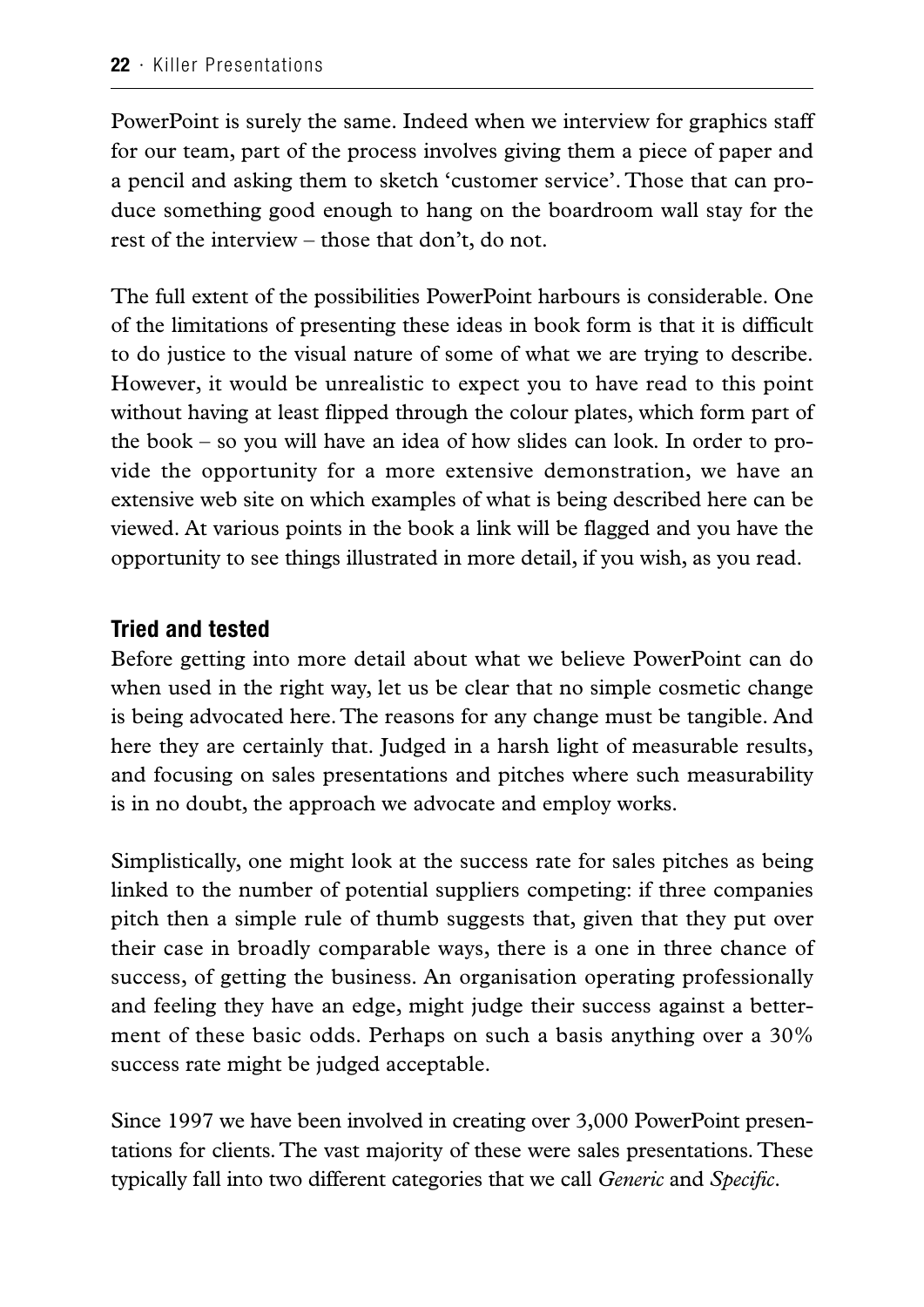**Generic** sales presentations are those that are used by a sales-force every day:

- Who are we?
- What do we do?
- Why do clients deal with us?

They are broadly the same and it is possible to design a presentation that allows the salesperson to *spin* (give subtle different meanings to) the presentations to suit most client-facing opportunities. We have clearly demonstrated that a consistent, well thought-out value proposition, wellarticulated in a visual PowerPoint presentation can increase sales by, we estimate, at least 20%. There is an element of self-selection in the sample set, as people often don't ask for our help unless they are losing. So assuming you close 1 in 3 of your deals, which is we feel average, then you should expect to see an increase to around 1 in 2 by sorting out your generic sales presentation.

**Specific** sales presentations are those that see the light of day once and then are forgotten – or at least should be, as there is a saying 'sales presentations never die, they just get recycled' – regardless of impact or success. These presentations are when the contract value is so large as to warrant special attention or the client too valuable to risk losing. In these situations no self-respecting salesperson would run the risk of not making the client feel important by writing a presentation about them, what they need and how their problems will be solved. In fact, we have done so many of these that we have developed a process for producing them that we call 'm62 strategic bid management'.

If we believe, after taking a brief, that the difference between winning and losing a bid will depend in part on the quality of the communication, then we are usually confident enough to adjust our fee accordingly and share the risk with the client. As such we are careful to track the effectiveness of our approach. Each year since inception we have succeeded in helping clients win over 85% of their key specific bids, winning a total of over  $\text{\emph{f}}\,500\text{\emph{M}}$  worth of business.We have even had one year when the results were over 90%.

How is this possible? There are a number of reasons and setting them out is what this book is all about.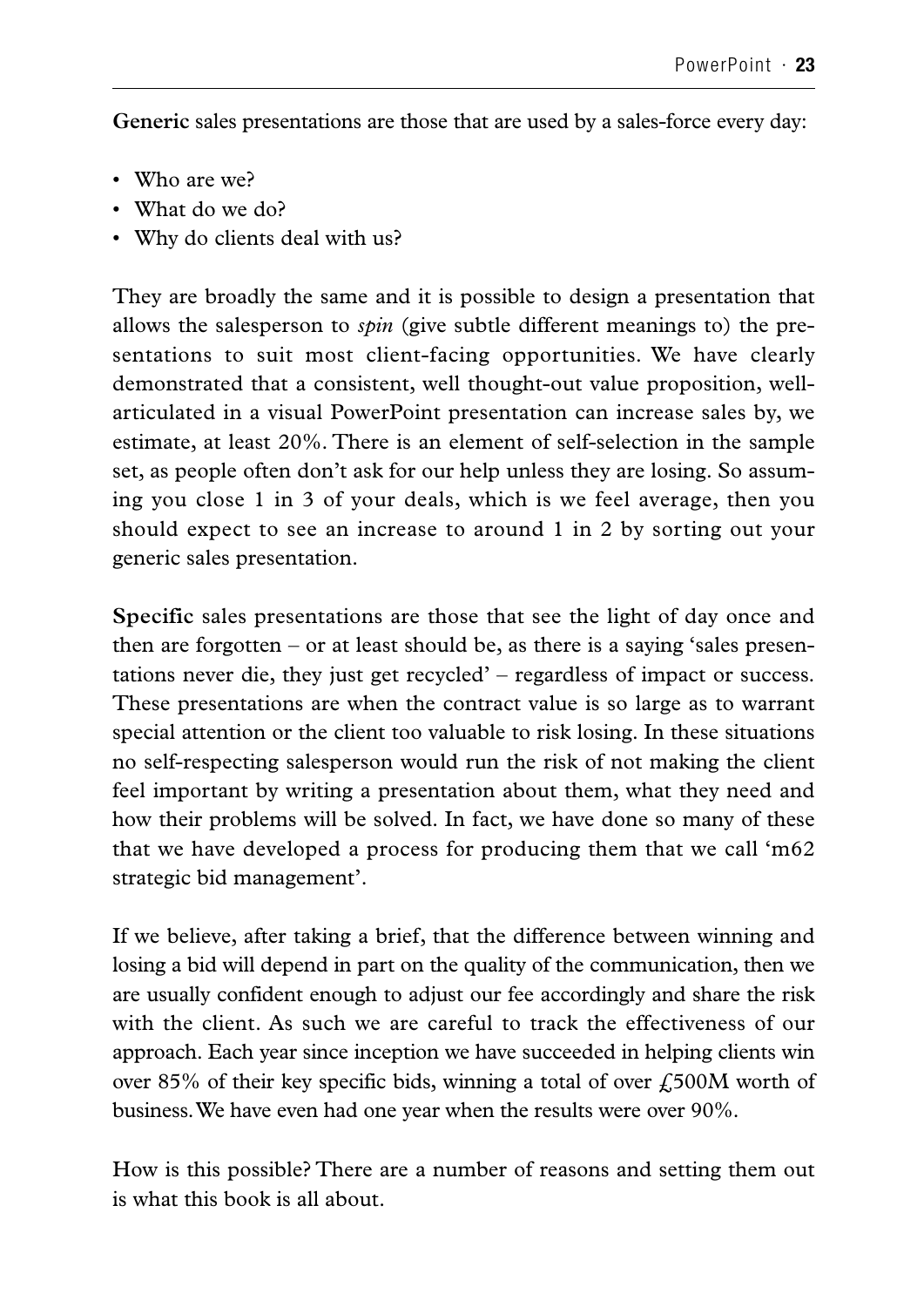We have shown the following example hundreds of times at seminars and then we show a progressive improvement in layout and design from one to the next. What these slides show (albeit simply presented on the page in black and white) is an evolutionary sequence.



1. A very traditional slide presenting a list of points in full. Put up as one unit, it is clear what it means and it can be read more quickly than a presenter can read it aloud, leaving the audience bored and with people's minds wandering until the speaker catches up and moves on.

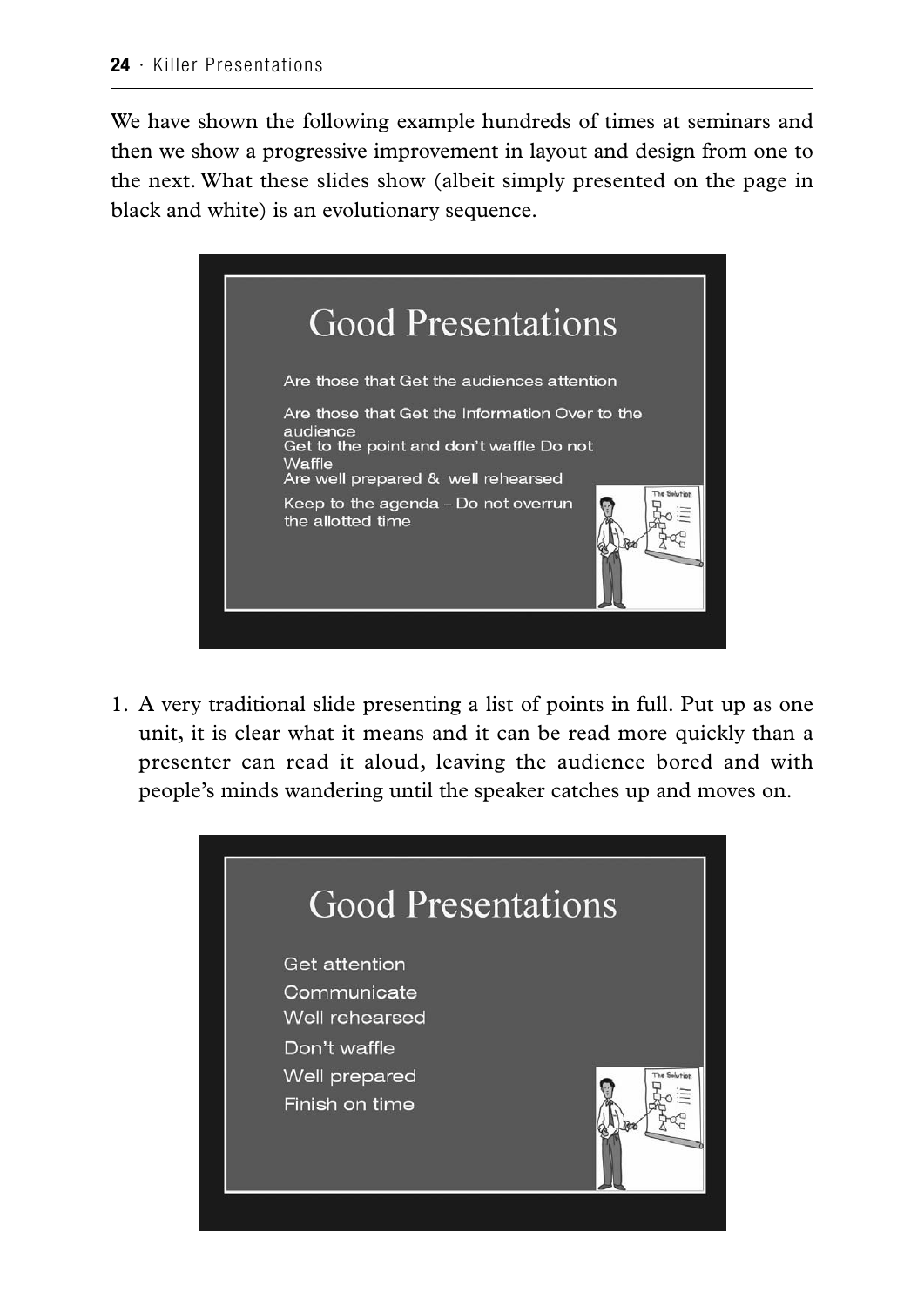2. The second slide reduces the text and looks better because of it, the audience have less to read, and so may listen to the presenter. But as they still know what is going to be talked about, they may tune out anyway until the next slide is delivered. It is still a list.



- 3. The third slide is laid out not as a list but as a Mind Map<sup>TM</sup> type layout, with the central idea in the centre of the screen and the bullet points laid out around it. To improve the slide further, it is built up with five CLICKs, preventing the audience members from reading ahead and so forcing them to listen to the presenter. Most people agree that this third version is a significant improvement on the first; however I still don't like it too much. It is still self-explanatory. What is the purpose of the presenter if the audience can discern the information on their own by simply reflecting on the completed slide? There is a better way.
- 4. I want you to look at the fourth slide. I introduce this to the audience as articulating the same information as the last three slides but in a visual manner, then I CLICK and two balls appear labelled *Presenter* and *Audience*. I pause, look at the screen and then look at the audience. They all follow my gaze to the screen and then look at me expectantly, sometimes with a confused look on their faces.The incomplete diagram does not of itself articulate my point, they know that *something is missing* and they want to know what I have to say over this diagram that makes the point. Stop for a minute and examine the last sentence '*they want to*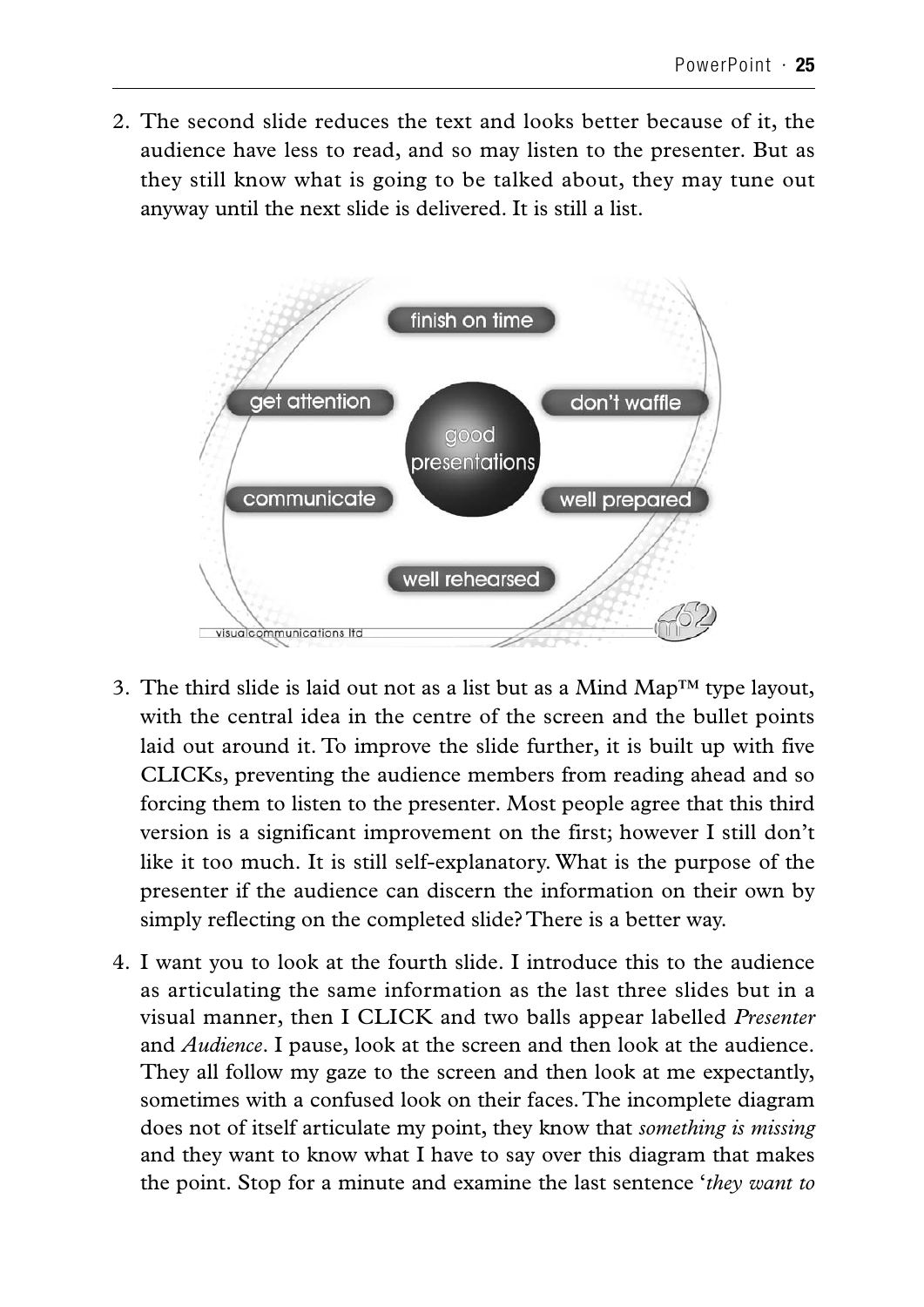

*know what I have to say*'.When was the last time you were in a presentation and *actually wanted to listen to the presenter?* More importantly, how much more effective would your presentations be if your audience listened to every single word you said? The audience are at this point utterly engaged in communication with me, I have their rapt attention and usually you can hear a pin drop. I point this out to them and then say 'there are three essential ingredients to an effective presentation', I look at the screen (still two balls)  $-$  I have done it again in a different

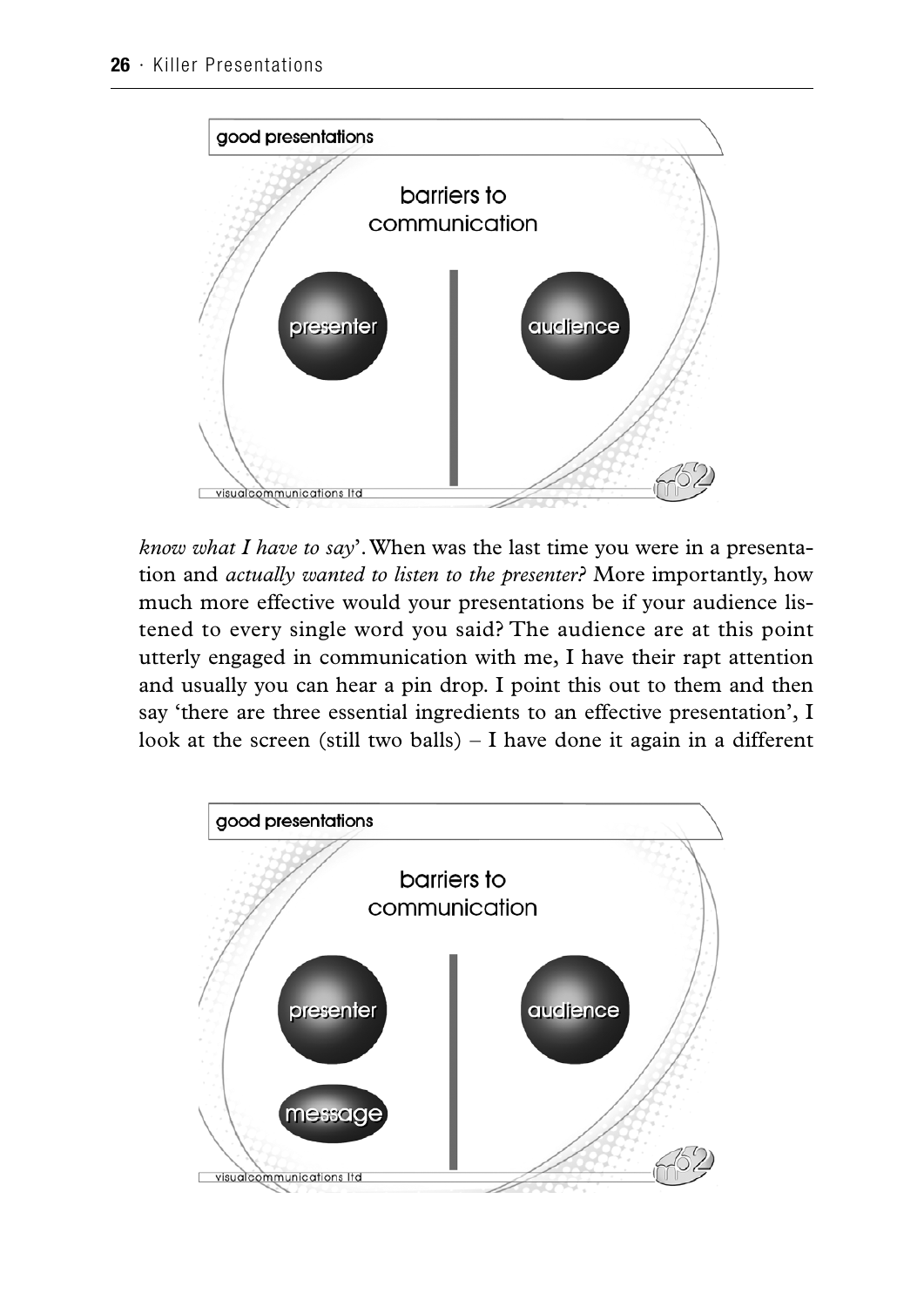way. They have just been told there are three things, but they can only see two. This creates something we call *visual cognitive dissonance* (apologies to the psychologists reading this for bastardising a proper term). The beauty of dissonance is that it compels a resolution; in this case the resolution is to watch and listen, which, let's face it, has got to be the Holy Grail of presenting. CLICK

5. Then I finish the diagram off, I explain that the line in the middle represents barriers to communication and that the third element has to be a message (SMART, see later). The definition of a good presentation is this and only this: 'To what extent do we manage to get the message…' CLICK (message begins to move to the right) '… across to the audience'. Nothing else matters – they don't have to like it, agree with it or enjoy the experience; they just have to understand the message.



Again this is best seen presented and can be viewed on www.killer presentations.com/cuecards.html

This demonstrates two more of our 'killer ideas'.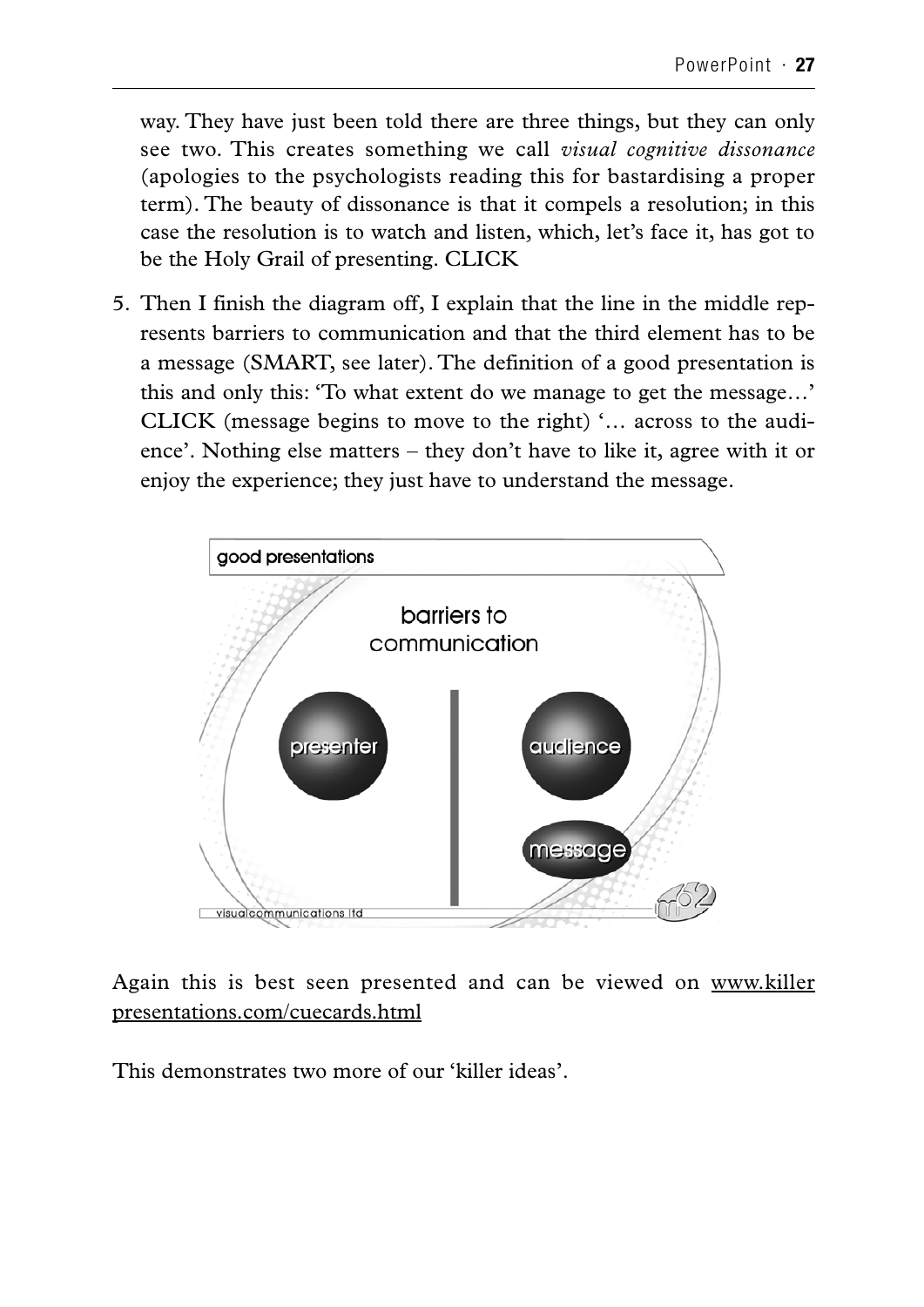## **Killer Idea Slides should be non self-explanatory**

By designing slides that do not present an instant message but initially intrigue and then help the audience to visualise the argument, you encourage the audience to pay attention and, by increasing their engagement with you, make it more likely that they will retain more of the message for longer. In this way what the presenter says – *patter* – becomes an integral part of the overall flow of information; a seamless part of the whole.

## **Killer Idea Visualisation**

A picture really does paint a thousand words; certainly it does a better job of communication than words alone. Until recently I thought that psychologists said people process images four times faster than text, however I recently found a reference to visual processing being 400 times faster\* than hearing spoken words – images are 'language independent' and can add an element of emotion as well as conveying the core content of a message.

We dislike headings and bullet points so much we do not charge for their production, preferring to assume that as they add no value to the presentation we will extract no value for their production. We reserve a special place of hate for Clip Art but that is another story.

# **Distraction, the presenter's enemy**

The audience can only remember that which it heard, or saw; if your listeners weren't paying attention, they will have zero retention of the information. Later we will look at the audience's attention span for this reason. Clearly then we must allow the audience to pay attention to the appropriate piece of communication.

I will mention this several times in this book as it pertains to each section. There are four sources of distraction:

- ◆ Content
- ◆ Presenter

<sup>\*</sup> *Emotional Branding* by Daryl Travis (Prima Tech), Chapter 6 'Right brain, left brain, no brain at all'.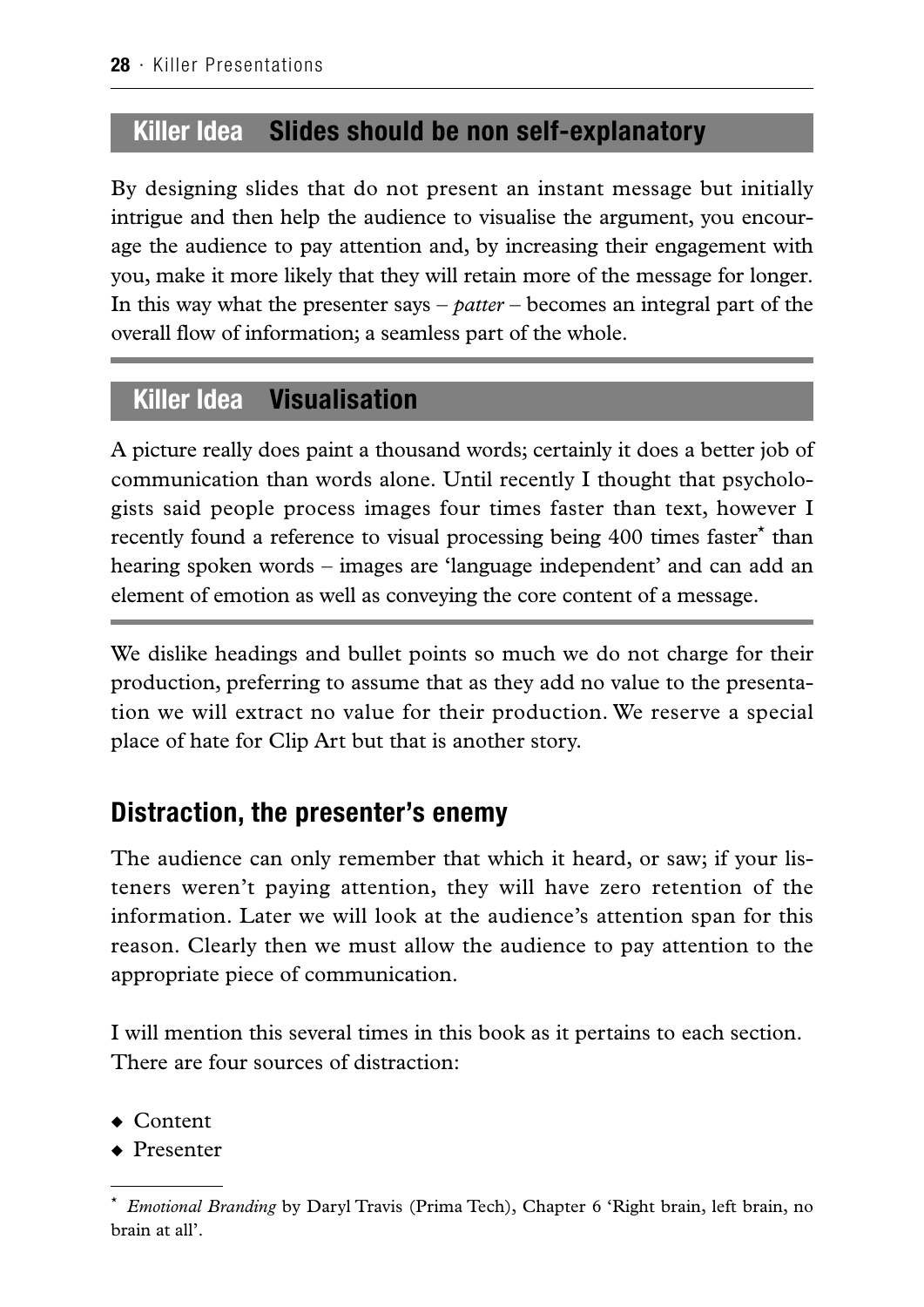- ◆ Design
- ◆ Animation.

Let's look at them in turn.

## **Content**

The biggest problem with presentations that we encounter is that they have too much information in them, much of it interesting but irrelevant and this is then delivered too fast for the audience to cogitate much if any of it. The rule should be only to include information that is 100% strictly relevant to the arguments being made. Anything less than this encourages the inclusion of information that 'may be useful' or worse 'may be interesting'. These pieces of information have a habit of distracting your listeners and, worst of all, prompting them to stop paying attention to the presentation as their mind wanders down a path inspired by an irrelevant observation.

#### **Presenter**

Presenters distract audiences in two ways: either by saying something or by doing something inconsistent or irrelevant (or just plain annoying). For example I once watched a businessman attempt to make a serious point whilst wearing a skirt (don't ask!) – very distracting.

## **Design**

If the audience walks away from the presentation discussing the design of the slides and not the message, then we have failed.The design needs to be good enough to allow the message through but not in any way divert attention. Irrelevant pictures in the background are one distraction, as are relevant pictures that can't quite be seen, prompting the audience to try to decipher the imagery.

#### **Animation**

This is the most frequently misused distraction technique. We use animation to draw the audience's attention to the place in the slide we want them to look at, but it is easy to draw their attention to the wrong place or to anaesthetise them by over-using irrelevant animations. Please see the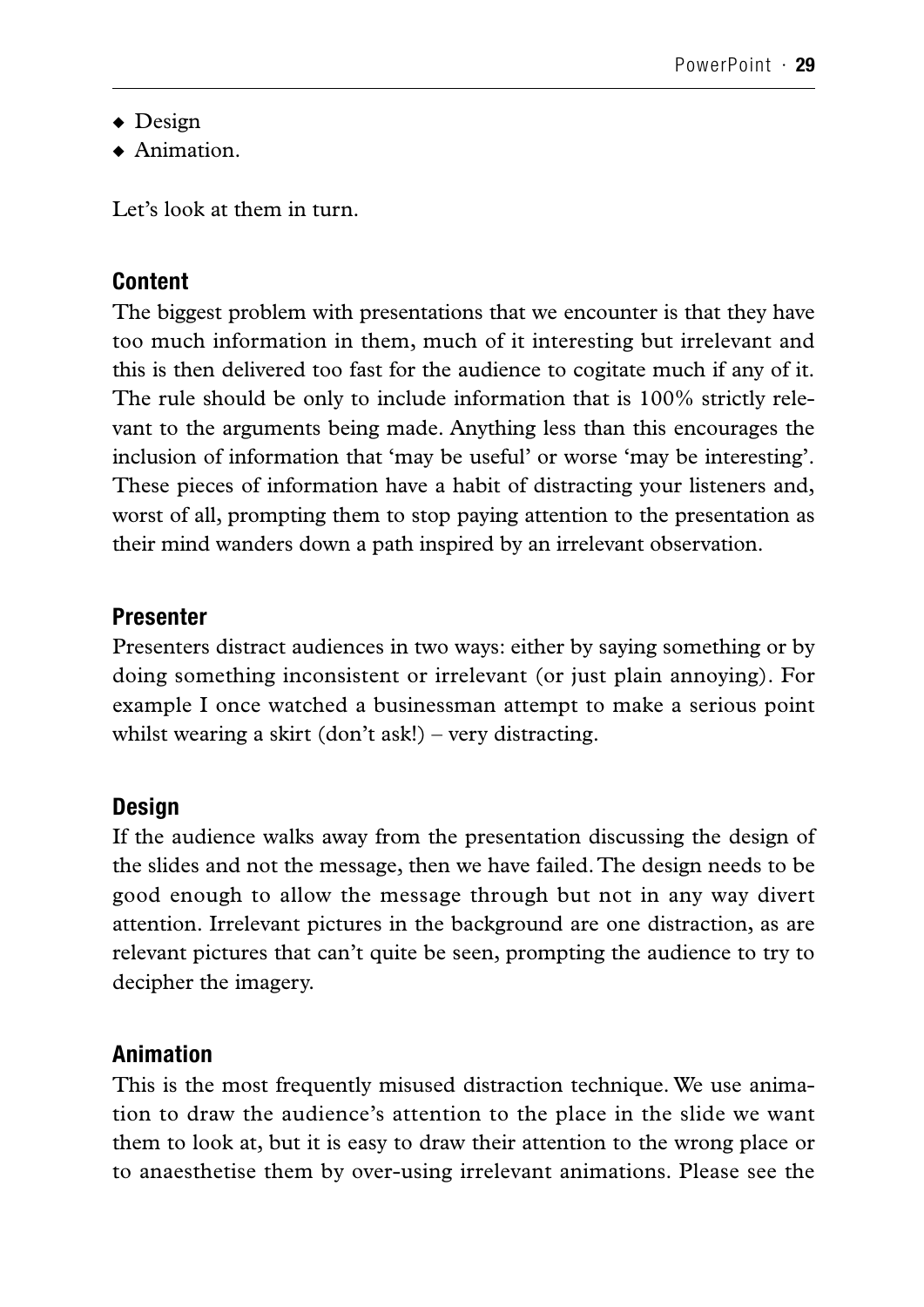section on animation to see our objective quality rules regarding animation; these are designed to avoid unintentional audience distraction.

Each of these areas of potential distraction has its own section in the book. Much of the content is simply-applied common sense. In order to communicate effectively the audience have to be paying attention to what we are showing them and listening to what we are saying – all at the same time.The less we distract them, the more they pay attention, the more effective the presentation.What we do is not complicated, just different from the norm.

## **Which version?**

I started m62 in July 1997 and Microsoft had just released Office™ 97 but most of my clients were still using Office™ 95 and therefore PowerPoint 95. So the first couple of hundred presentations at m62 were developed in 95. Office 97 was a vast improvement and quickly became the norm, however it failed to produce smooth text and as a result we often produced text outside of PowerPoint and inserted it as a picture file. This looked much better but made editing difficult.

PowerPoint 2000 added a much better text engine and we stopped producing text in Photoshop™. But the big change was PowerPoint 2002™. The single biggest advantage was the ability to have items leave or move on the screen. Microsoft completely redesigned the 'custom animation' and made it significantly easier to use.

We now standardise on PowerPoint 2003, in fact we insist that clients upgrade as it is so far ahead of the older versions.We now develop in 2003 and supply the PowerPoint Viewer with each presentation (not available in 2002 which caused us some problems).

We are providing suggestions to Microsoft's development team for features that would help for the next version, and if they manage to incorporate these we will dutifully upgrade and insist clients do likewise.

One addition to PowerPoint that my design team find very useful is the PptExtreme toolkit, which can be found at: www.PptExtreme.com. This